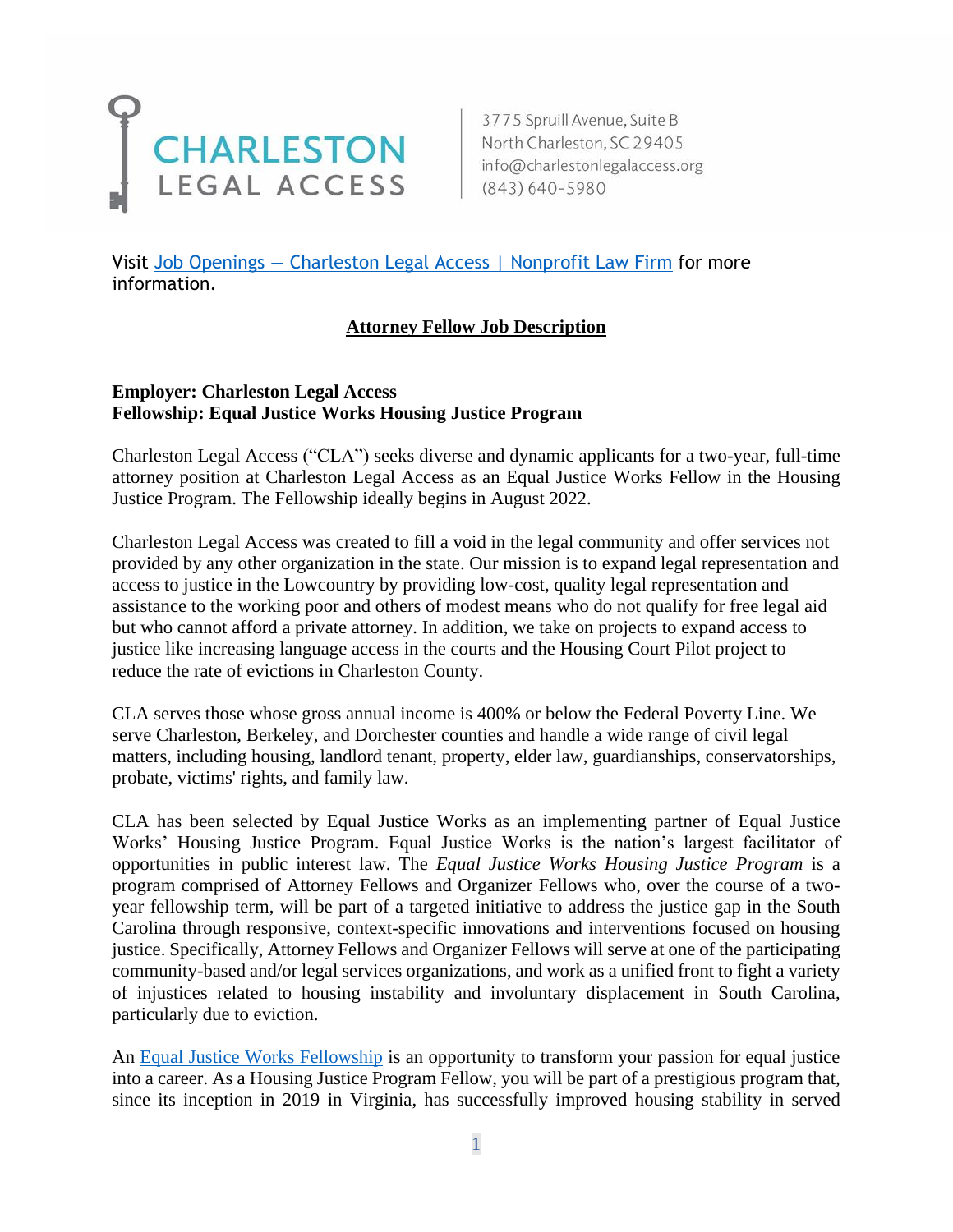communities by preventing more than 4,000 tenants from being evicted and conducting education and outreach efforts for more than 40,000 people. Most critically, former Fellows of the Housing Justice Program helped generate momentum for tenants to have the right to be represented by counsel in housing cases – a legal right to counsel – something that seemed inconceivable in Virginia just two years ago. Building on the success of Fellows in Virginia, Equal Justice Works is expanding the Housing Justice Program to South Carolina.

As a Fellow, you will develop experience and skills to be a leader in social justice while promoting tenant protections and working directly with households experiencing housing instability. As a cohort, Fellows are expected to actively participate in peer-to-peer learning and required trainings delivered by Equal Justice Works and training partners throughout the year. In addition, Fellows will attend Equal Justice Works' Leadership Development Training in October 2022 and 2023.

The selected Fellow will be employed by Charleston Legal Access to fulfill all fellowship duties at a local level. The Fellow will report to Sarah Schreiber for day-to-day supervision, mentoring and performance evaluation. The Fellow's main goal is the expansion of Housing Court to Berkeley and Dorchester Counties. The primary objectives are to reduce the rate of homelessness and poverty and increase housing stability by keeping families in their homes; ensure safe and healthy living conditions for families; build collaborative partnerships with community organizations to provide referrals for wraparound services; identify any systemic problems related to housing matters and to the extent that we see them, work with partners to bring impact litigation or propose policy change.

## **Fellowship responsibilities include**

- Creating and implementing a strategy to expand Housing Court in Berkeley and Dorchester Counties based on the existing model in Charleston County.
- Providing direct legal services addressing civil legal issues that arise from housing instability for low-income households, especially in eviction/unlawful detainer cases – legal screening, advice, brief service, full-scope representation, and referrals.
- Building key stakeholder relationships in furtherance of the Fellowship objectives; creating, fostering, and cultivating partnerships among legal services providers, tenants' associations, community social services providers, and other community-based entities.
- Strategizing, planning and conducting training and outreach to communities and community organizations in furtherance of housing stability and affordability for low-income community members; engaging in peer-to-peer learning with other Equal Justice Works Housing Justice Program Fellows.
- Actively contributing to and participating in Housing Justice Program cohort activities (resource exchanges; mandatory webinars and conference calls; and training events, including Equal Justice Works Leadership Development Training in fall 2022 and 2023).
- Exercising leadership competencies as an Equal Justice Works Fellow.
- Contributing to required programmatic reporting and overall program evaluation.

# **Qualifications**